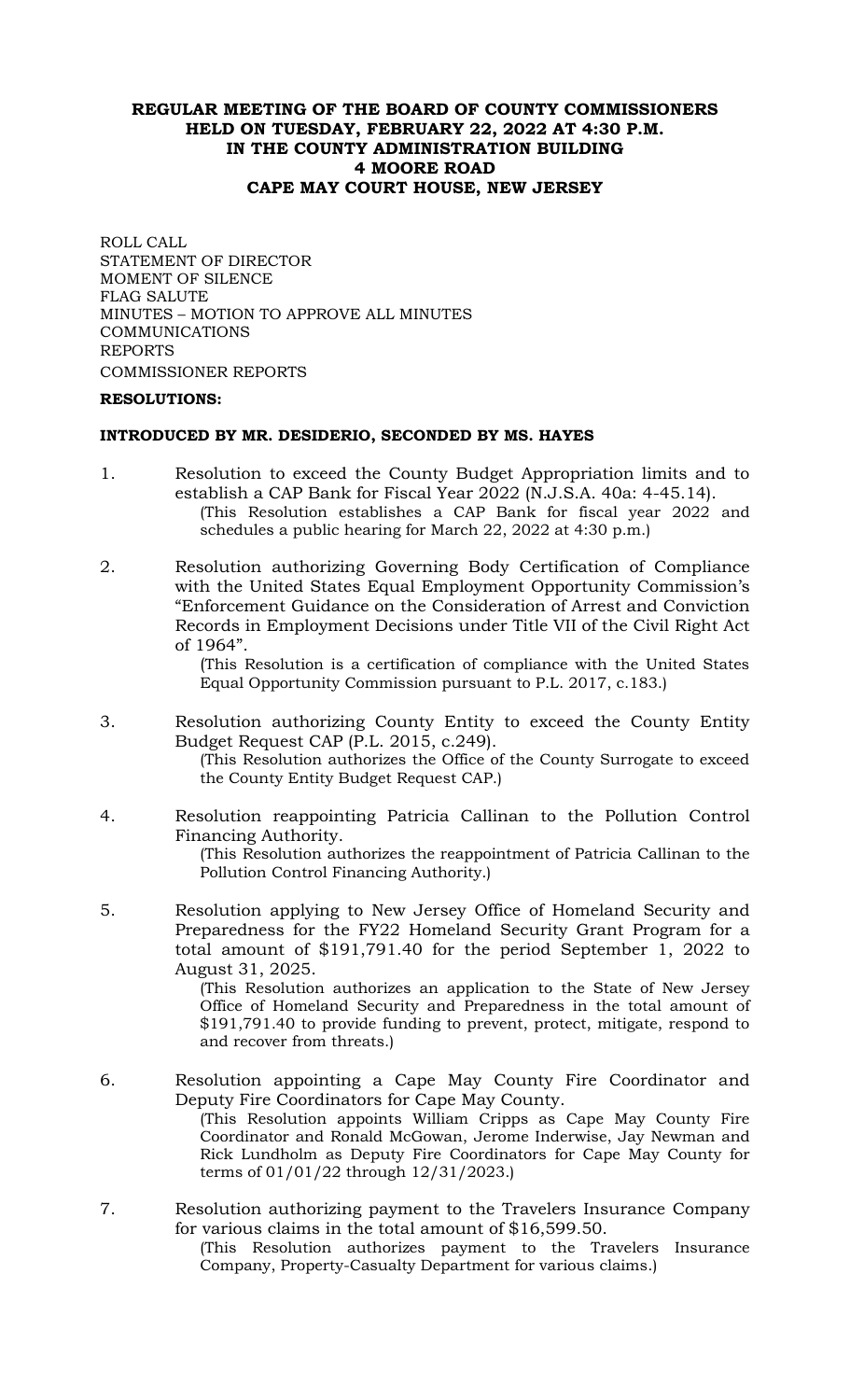- 8. Resolution reappointing David Perry to the Pollution Control Financing Authority. (This Resolution authorizes the reappointment of David Perry to the Pollution Control Financing Authority Term to expire 2/1/26.)
- 9. Resolution amending Resolution No. 9-22 appointing certifying officers for 2022. (This Resolution changes/clarifies certifying officers for departments for auditing purposes.)

#### **INTRODUCED BY MR. PIERSON, SECONDED BY MR. MOREY**

- 10. Resolution granting and amending various Leaves of Absence to County Employees. (This Resolution authorizes County Employees to be placed on a Leave of Absence in accordance with the County Leave of Absence Policy and the Family Medical Leave Act (FMLA).)
- 11. Resolution approving the monthly disbursements from the Department of Human Services for the TANF, General Assistance and Clearing Accounts.

(This Resolution accepts and approves the monthly disbursements for the TANF, General Assistance and Clearing Accounts as submitted by the Fiscal Department for the Department of Human Services.)

12. Resolution authorizing Grant Agreement with the State of New Jersey Department of Environmental Protection Bureau of Local Environmental Management and Right to Know for 2022 County Environmental Health Act (CEHA), Grant Subaward No. CEHA-2022- CAPE-00006 for the period of July 1, 2021 to June 30, 2022.

(This Resolution accepts grant funds from the State in the amount of  $$174,622.00$  for the period  $7/01/21$  through  $6/30/22$  pursuant to the County Environmental Health Act.)

13. Resolution approving the FY2023 Cape May County Municipal Alliance Plan for the period July 1, 2022 to June 30, 2023 in the amount of \$106,199.00.

(This Resolution authorizes Board approval of the FY2023 Municipal Alliance Plan, in the amount of \$106,199.00 and authorizes that it will be submitted to the Governor's Council om Alcoholism and Drug Abuse.)

## **INTRODUCED BY MS. HAYES, SECONDED BY MR. DESIDERIO**

14. Resolution supplementing the 2022 Salary Resolution and approving appointments and salaries. (This Resolution authorizes the hiring of new County employees,

temporary assignment pay, salary changes or corrections, title changes and promotions of County employees when applicable.)

- 15. Resolution appointing and reappointing members to the Local Citizens Transportation Advisory Committee. (This Resolution appoints and reappoints members to the Local Citizen Transportation Advisory Committee.)
- 16. Resolution authorizing the Board to hold a meeting excluding the public on February 22, 2022 at 3:30 p.m. or as soon thereafter as possible or as practicable. Matters falling within attorney-client privilege, pursuant to N.J.S.A. 10:4-12(b)(7), and personnel matters, pursuant to N.J.S.A. 10:4- 12(b)(8).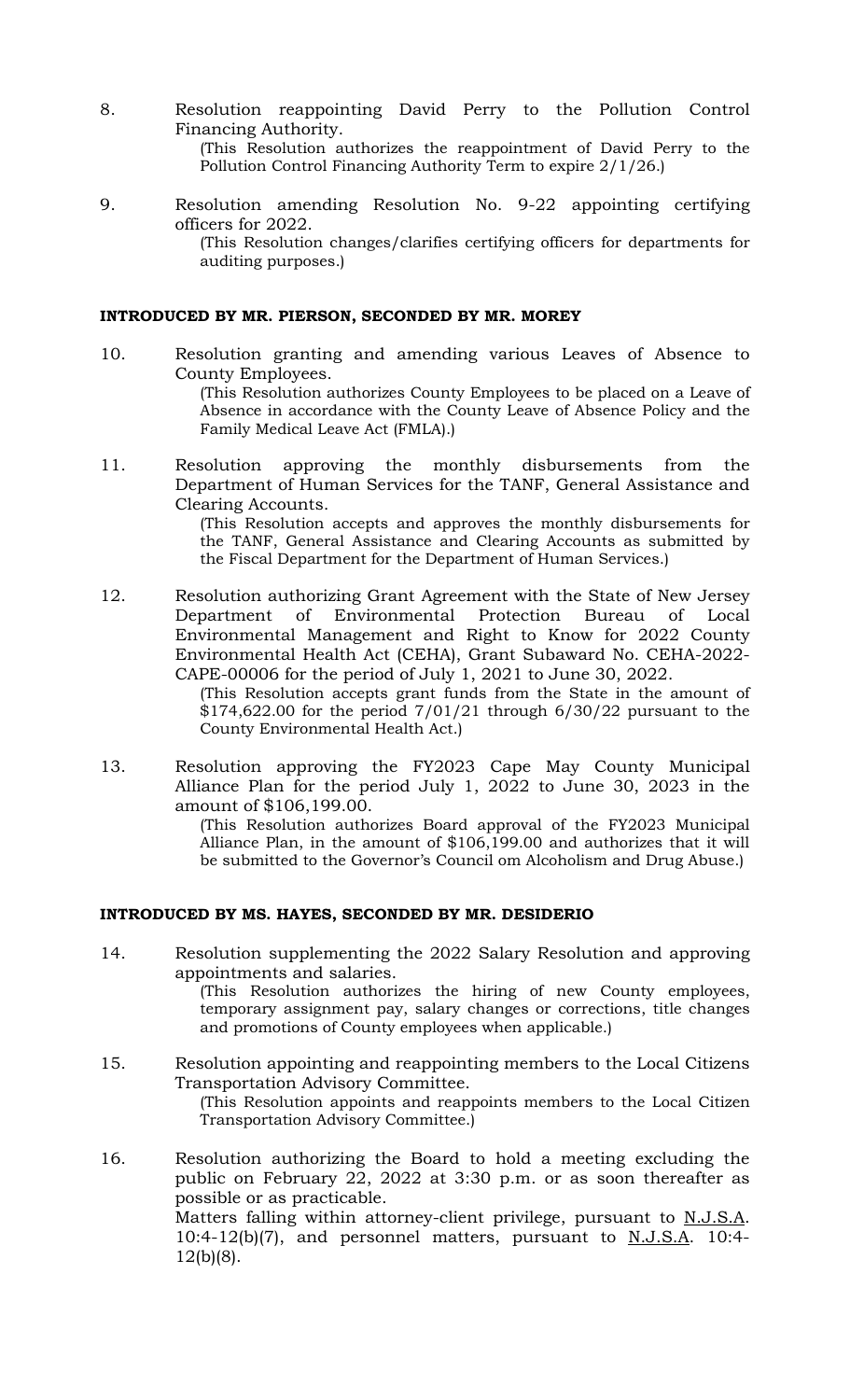(This Resolution authorizes the Board of County Commissioners to conduct a meeting excluding the public at the stated time in accordance with the Open Public Meetings Act, N.J.S.A. 10:4-1, et seq.)

17. Resolution reappointing members to the Cape May County Women's Commission.

(This Resolution reappoints Violet Rixey as a member to the Cape May County Women's Commission. Term to expire February 9, 2025.)

18. Resolution approving Application and Indemnification Agreement with Wildwood Catholic Academy for use of County Park East baseball field.

(This Resolution permits use of the baseball field located at County Park East by Wildwood Catholic Academy for baseball games and practices.)

19. Resolution authorizing Application and Indemnification Agreement with Fellowship of Christian Athletes for use of County Park East for a summer sports camp.

> (This Resolution permits use of County Park East for a summer sport camp for youth.)

20. Resolution authorizing Application and Indemnification Agreement with Philadelphia Sports Leagues-Heyday Athletic for use of County Park East for a softball tournament.

(This Resolution grants permission to the Philadelphia Sports League to hold an adult coed softball tournament at County Park East on July 23, 2022.)

21. Resolution authorizing Change Order No. 10 to Contract No. C0-70 with R. Wilkinson & Sons Construction Inc. for the construction of New Safari Café at the Cape May County Zoo in the amount of \$53,481.38.

> (This Resolution authorizes Change Order No. 10 to Contract No. C0-70 for custom sunshade sails and labor and material cost increases as per the attached proposal in the amount of \$53,481.38.)

#### **INTRODUCED BY MR. MOREY, SECONDED BY MR. PIERSON**

22. Resolution authorizing release of Performance Guarantee funds in the amount of \$13,182.40 to Clark Hindelang for improvements to Bay Avenue (CR #656), Ocean City.

> (This Resolution authorizes release of the funds held as a performance guarantee for improvements within a County right-of-way to Clark Hindelang.)

23. Resolution authorizing the adoption of new Program Guidelines and Policies for the Cape May County Open Spaces Program, effective February 23, 2022.

(This Resolution authorizes adoption of new program guidelines and policies for the Cape May County Open Spaces Program, as recommended by the Open Spaces Review Board, effective 2/23/22.)

24. Resolution authorizing release of Performance Guarantee funds in the amount of \$715.00 to Jeffrey Sorenson for improvements to DeHirsch Avenue (CR #550), Woodbine.

(This Resolution authorizes release of the funds held as a performance guarantee for improvements within a County right of way to Jeffrey Sorenson.)

25. Resolution rejecting all proposals submitted January 26, 2022, in response to 2022 Specification No. 2 to provide Marketing and Branding Services for the Cape May Airport Tech Hangers.